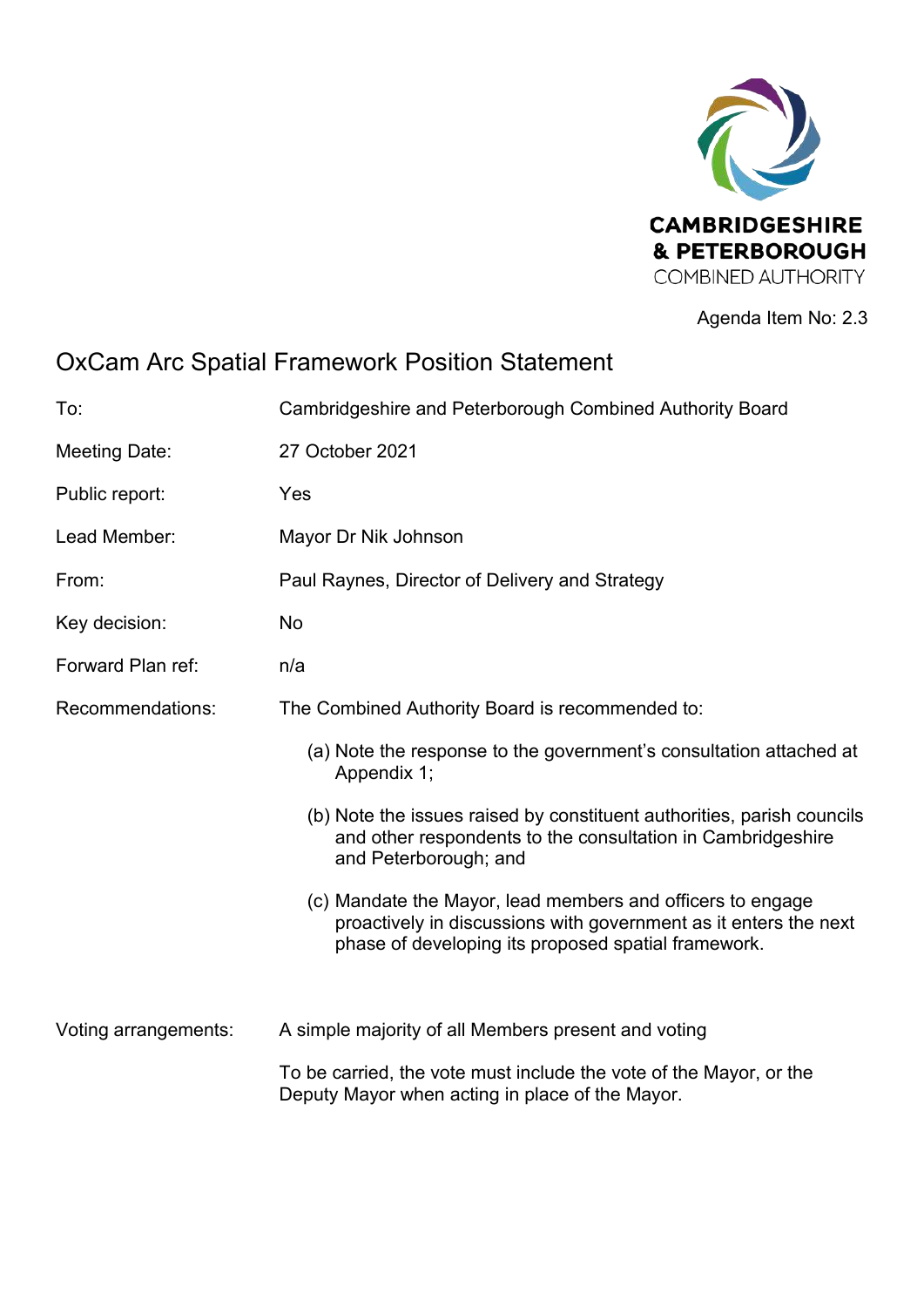### 1. Purpose

1.1 This report provides an update on Cambridgeshire and Peterborough's response to the government consultation on a vision for the Oxford to Cambridgeshire Arc Spatial Framework, and invites the Board to set out views on the next phase of engagement with central government.

### 2. Background

- 2.1 The government has conducted a public consultation entitled *Creating a Vision for the OxCam Arc.* The consultation began on 20 July 2021and is concluded on 12 October 2021. The consultation was addressed "to everyone. [The government is] keen to hear from the public and interested parties from across the public and private sector."
- 2.2 The focus of the consultation was on the initial vision to inform the development of a Spatial Framework for the Oxford to Cambridge Arc. That framework is intended to have the status of national planning policy – which would make it a consideration with weight in developing future local plans – and of national transport policy – which would make it a consideration in future decisions on government funding for transport projects.
- 2.3. The consultation was mainly run on a digital platform and was structured to encourage a wide public response. The digital form asked respondents to rate issues and statements for their importance, and allowed limited free text comments on each main issue. The issues were:
	- Environment
	- Economy
	- Connectivity and Infrastructure
	- Place-making
	- Engaging Communities
	- Data and evidence
	- Monitoring and Delivery.
- 2.3 The Combined Authority is the Growth Board for this part of the Arc geography.
- 2.4 Leaders asked officers to encourage maximum engagement with the consultation by residents and organisations in Cambridgeshire and Peterborough, and to use that as the evidence base for the Combined Authority's position in future discussions. Although the Combined Authority (CA) was not the principal target audience for a consultation aimed at the wider public, DLUHC officials asked that the CA should also make a short formal response itself. Following discussion with the Mayor and Leaders, officers submitted the text at Appendix 1.
- 2.5 Officers have reviewed consultation responses from constituent authorities, parish councils, and other partners. A number of consistent common themes emerge from them:
	- We need homes, jobs and infrastructure for this and next generations. With the innovation and potential of the Arc it is possible to plan for greener future prosperity;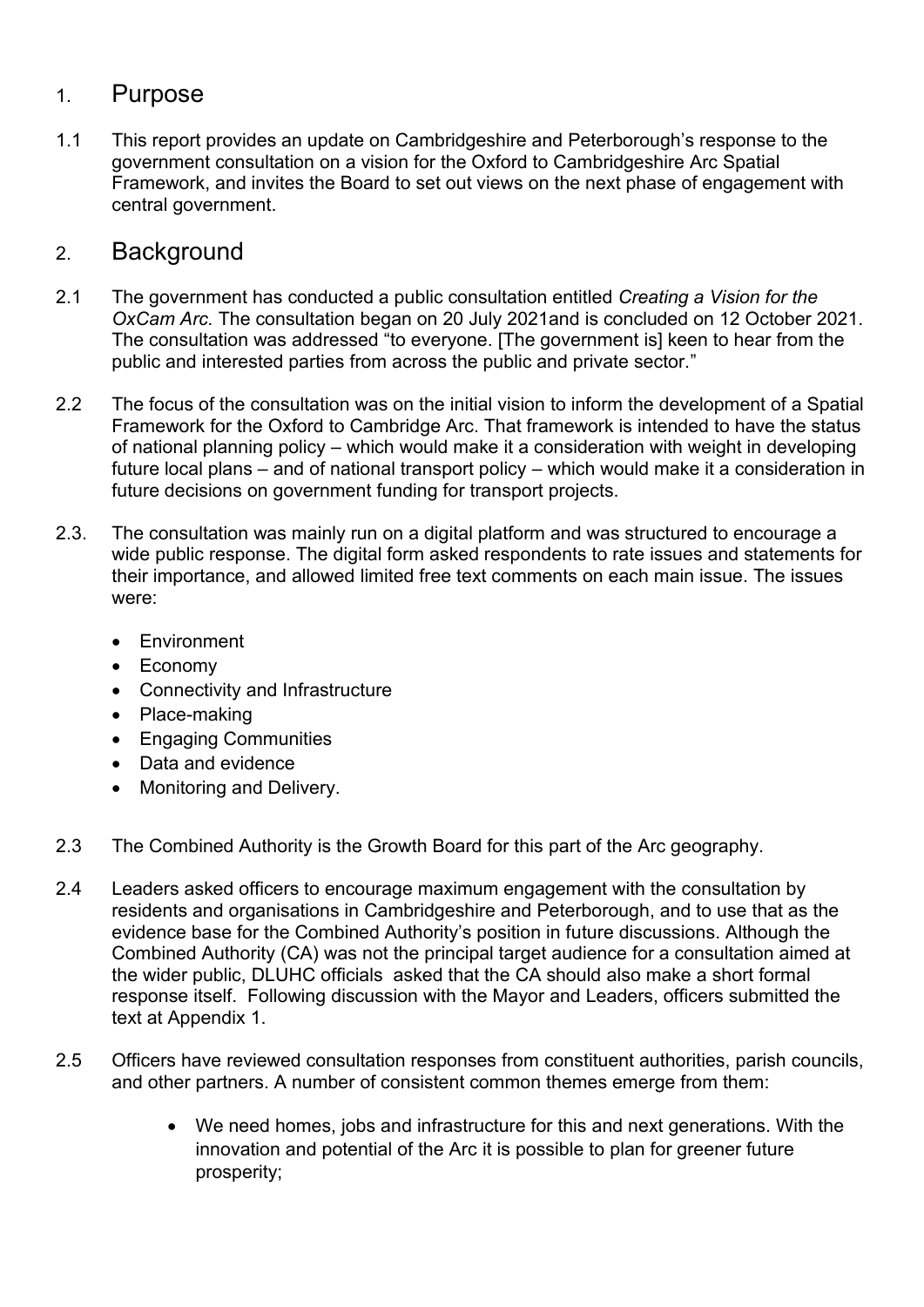- Housing development requires a bottom-up approach mindful of the region's geography, especially flood risks;
- Homes need to be built with energy efficiency and sustainability in mind
- Local plans remain the democratic basis for allocating development; existing transport plans also rest on much work and evidence and should be respected;
- Nature charities are mindful of the impact of overdevelopment but recognised the meaningful contribution a green OxCam arc can deliver for the environment;
- There is a significant infrastructure challenge, especially in relation to water, if the current planned level of growth is to be sustainable.
- 2.5 The next public stages of the government Spatial Framework process are currently planned to be
	- Spring 2022 Consultation on emerging policies and options (this will include a formal government response to the consultation evidence)
	- Autumn 2022 Consultation on a draft Spatial Framework.
- 2.6 During the autumn, DLUHC officials will be assessing responses to the consultation and beginning to develop options and policies for the next round of public engagement in the spring. Members and officers from Cambridgeshire and Peterborough participate in a number of formal and informal groups, such as the Arc Leaders Group, the Environment Group, the Infrastructure Group, and will therefore have the opportunity to engage in a dialogue with government as the Spatial Framework develops further. The Board is invited to give guidance to those representatives for the next phase of engagement, and may wish to ask for further updates on progress during the autumn and winter.

### Significant Implications

- 3. Financial Implications
- 3.1 None at this stage.
- 4. Legal Implications
- 4.1 None at this stage.
- 5. Other Significant Implications
- 5.1 None.
- 6. Appendices
- 6.1 Appendix 1 Officer Response to the OxCam Vision Consultation